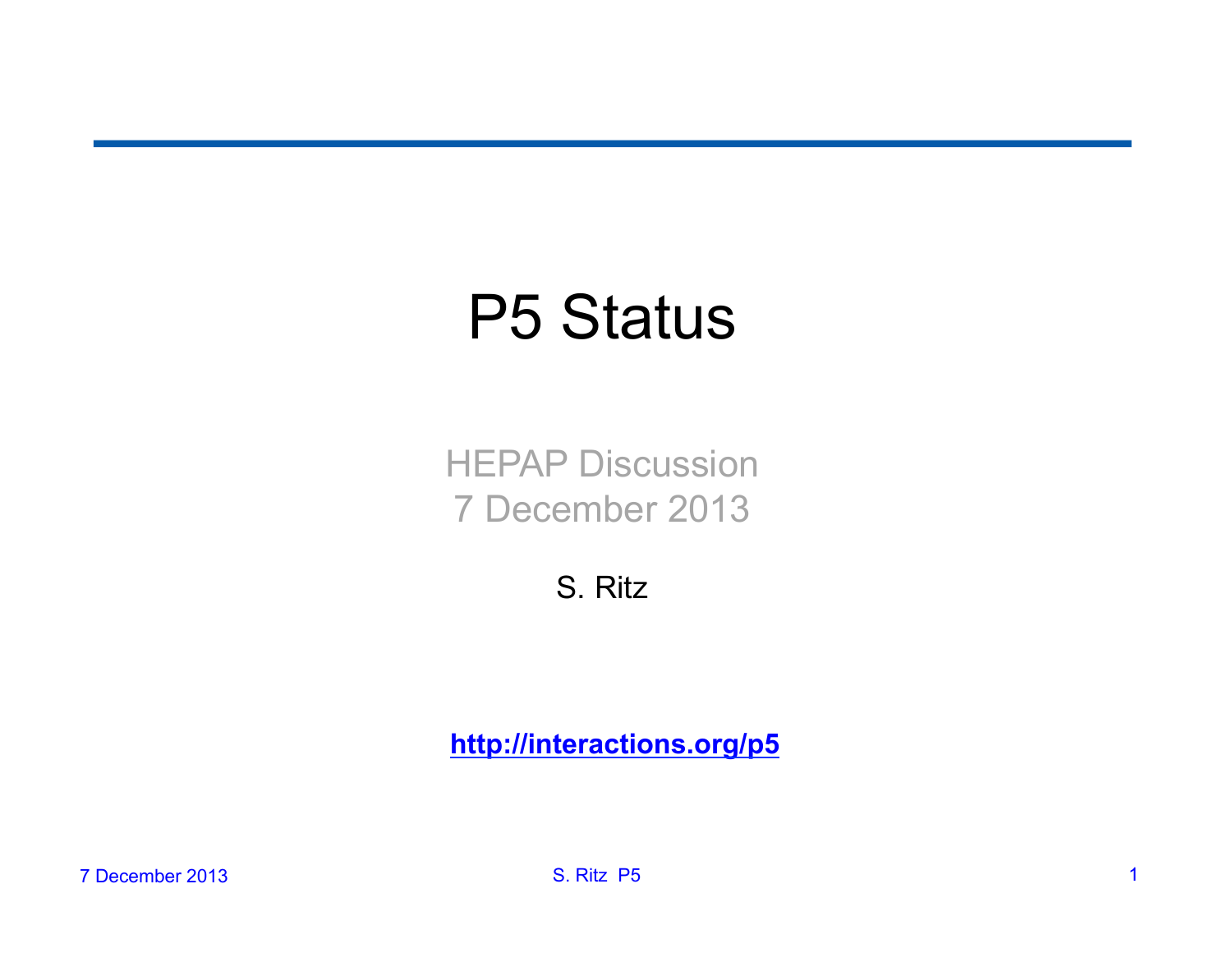#### **Charge: Deliverables (1)**

- *"…develop an updated strategic plan for U.S. high energy physics that can be executed over a 10-year timescale, in the context of a 20-year global vision for the field."*
- *"…an assessment of the current and future scientific opportunities over the next 20 year period."*
- *"…a critical examination of the investments…to ensure the vitality, scientific productivity, and discovery potential of U.S. high energy physics research…"* 
	- *"…examine current, planned, and proposed U.S. research capabilities and assess their role and potential for scientific advancement;*
	- *assess their uniqueness and relative scientific impact in the international context; and*
	- *estimate the time and resources (facilities, personnel, R&D and capital investments) needed to achieve their goals…technical readiness and feasibility…"*
- *"…consider the appropriate balance of small, mid-scale, and large experiments and identify, where possible, multiple or complementary pathways to address the important scientific questions."*

| 5 September 2013 | S. Ritz P5 |  |
|------------------|------------|--|
| 7 December 2013  | S. Ritz P5 |  |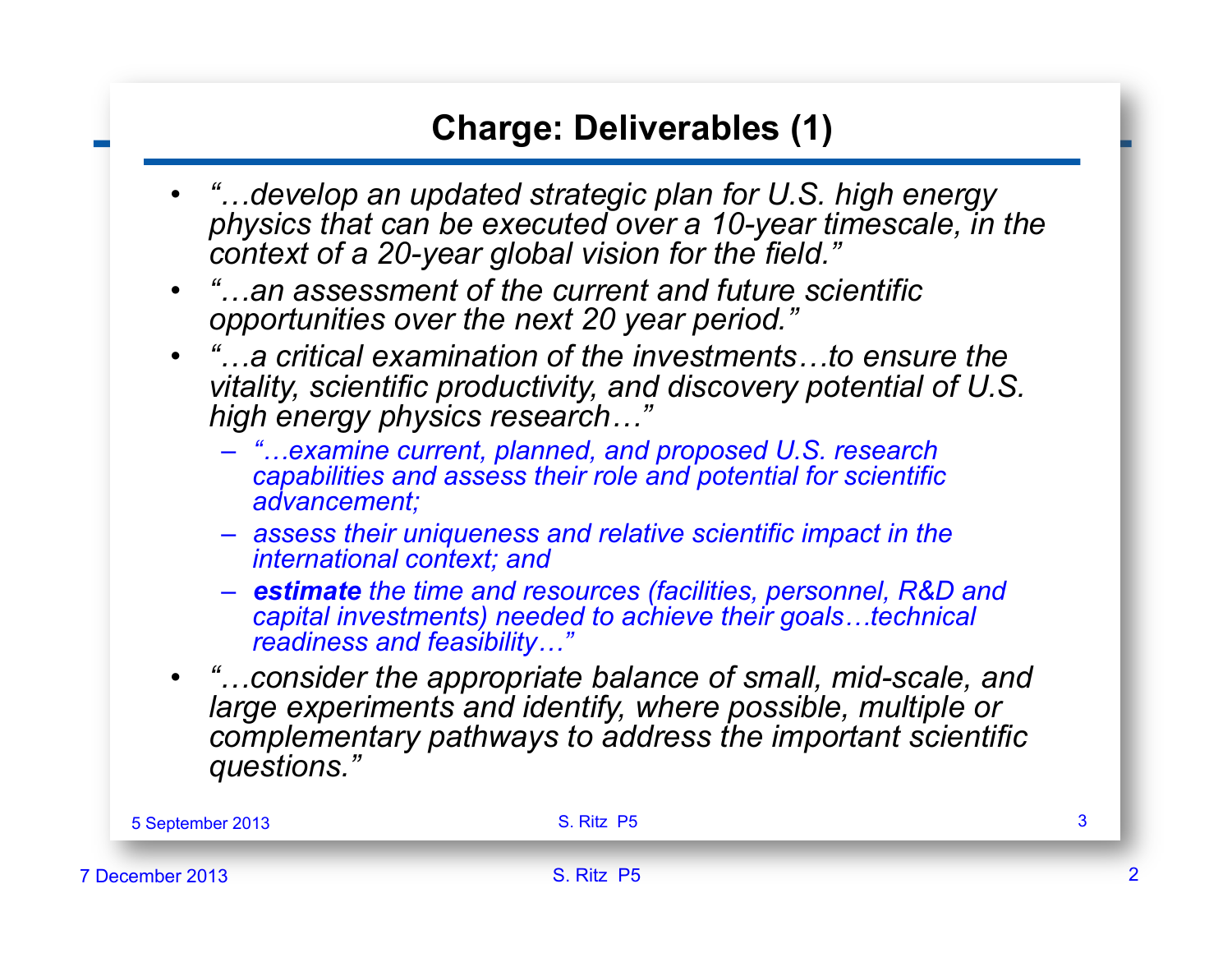## **Back in September…**

#### **Community**

- Snowmass output is essential input to P5.
- Most meetings will have public components, geographically distributed.
- In addition to all the other work to set up P5, we have been talking extensively with community members about P5, the process, and the issues. This will continue.
- P5 website under construction. Will be updated frequently with news and information. In addition, an input portal is being set up.
- Community buy-in is critical to our success.
	- Process as it develops will be inclusive and clear
	- Rationale for the choices must be articulated
	- Note that it is possible to support a plan even if it doesn't match one's specific taste in physics.
	- Work will continue after the report is complete.
- HEPAP has very important roles throughout this process.

|                 | 5 September 2013 | S. Ritz P5 |  |  |
|-----------------|------------------|------------|--|--|
| 7 December 2013 |                  | S. Ritz P5 |  |  |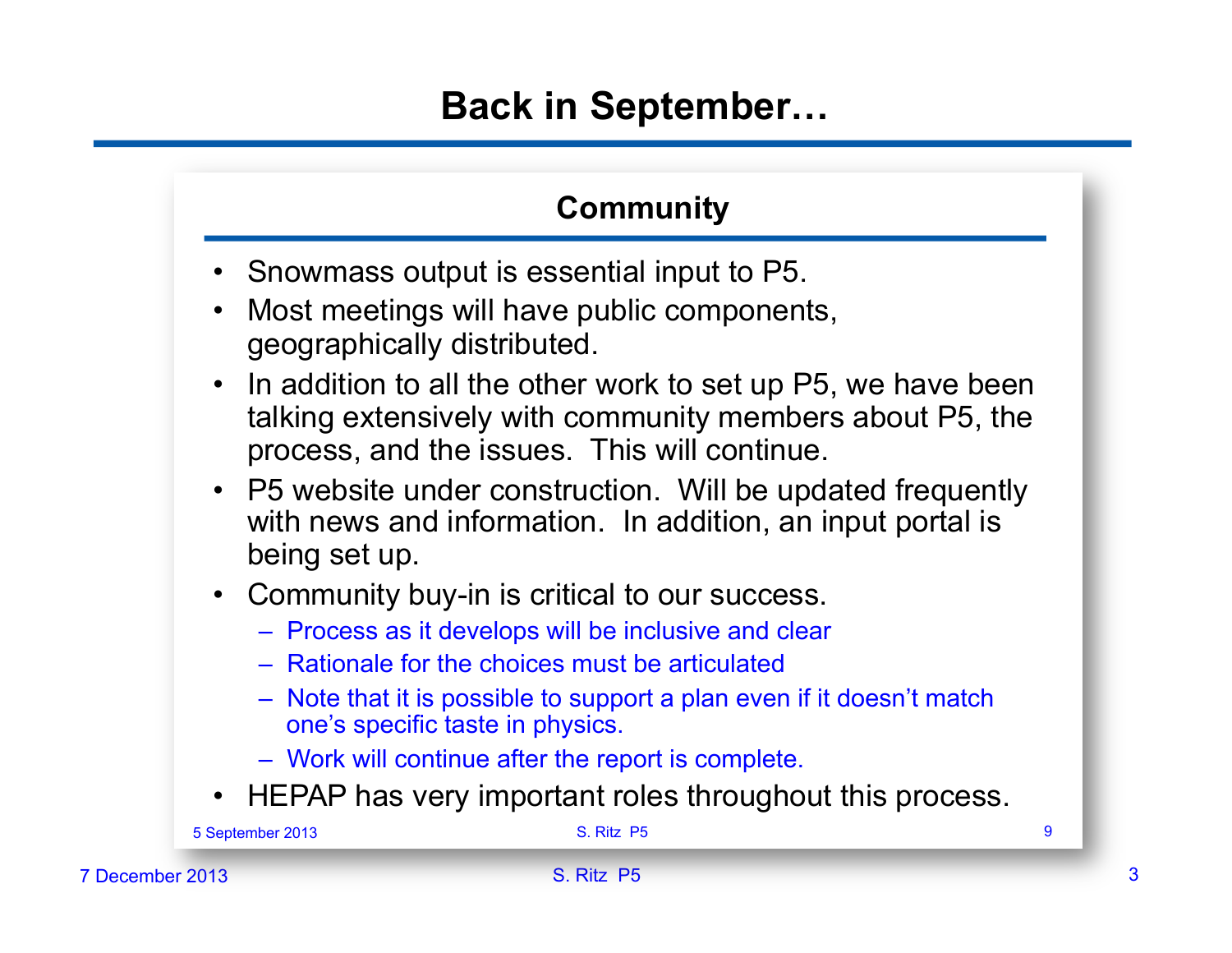# **Status: Summary of Activities**

• P5 Website

**http://interactions.org/p5** 

- News (w/RSS)
- **Web Submissions Form** (27 as of 3 December)
- Meetings and webcast info
- Also have internal P5 set of web-based tools
- Meetings:
	- Three face-to-face meetings (see agendas, all linked to P5 website)
		- Huge amount of work done, community is extremely responsive and helpful!
		- Meeting host labs GREAT support, much appreciated.
		- P5 alone time
		- Face-to-face meetings planned for January and February, more to follow.
	- Town Halls
		- Unstructured, open time. Reception afterward for additional discussions.
	- Three 90-minute phone calls so far before/between face-to-face meetings to keep work moving forward. This will continue. Panel is fully engaged and is working hard.
- We have a great panel!
	- deep expertise, well matched to our deliverables
	- wisdom and ability to think broadly about the whole field, not as representatives of particular constituencies.
	- working very well together

#### 7 December 2013 S. Ritz P5 4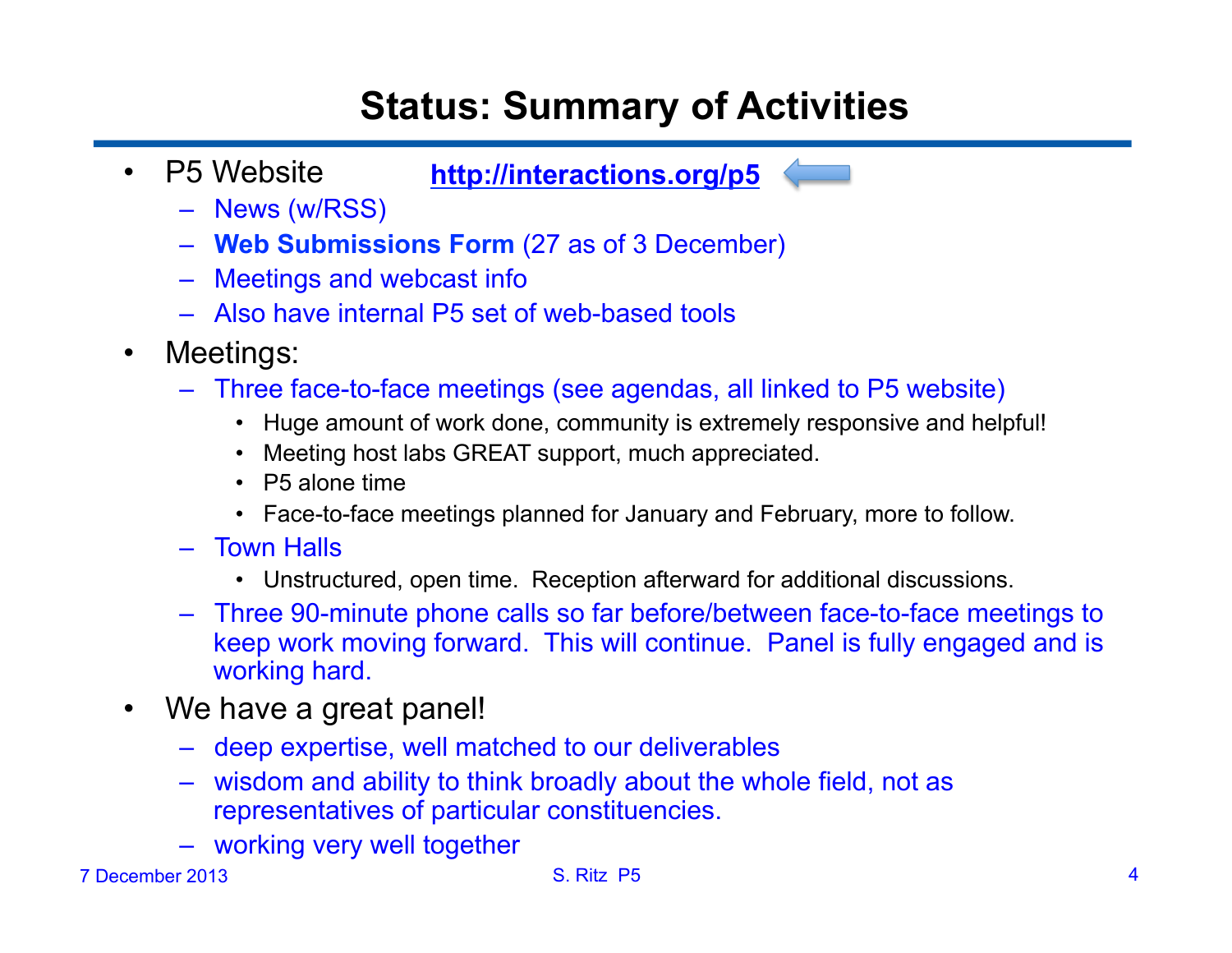# **Status: Additional Topics**

- Taking advantage of other ongoing studies. Paying close attention to process and scope…and to the calendar!
- Thinking carefully about report structure and effectiveness:
	- Length
	- Narratives (what do we want to learn, how do we want to get there, how do the pieces fit together, what is essential and why?)
	- Global context and interdependencies
	- Also starting to think about how to communicate results, both within our field and beyond.
	- Scientifically, this is a GREAT TIME in particle physics!
- Community
	- Input and feedback is necessary throughout the process. Multiple community emails, including targeted messages to younger physicists.
	- Need HEPAP's help:
		- Feedback on our process how are we doing with community engagement; anything missing?
		- Feedback on preliminary findings (1 March)
		- Feedback on draft report (suggest we plan to deliver around 10 April, request detailed comments by 17 April).
		- Help communicating the results within our field, to decision makers, and to our colleagues in other fields. Strong community buy-in, including by those whose projects do not go forward, is necessary for success.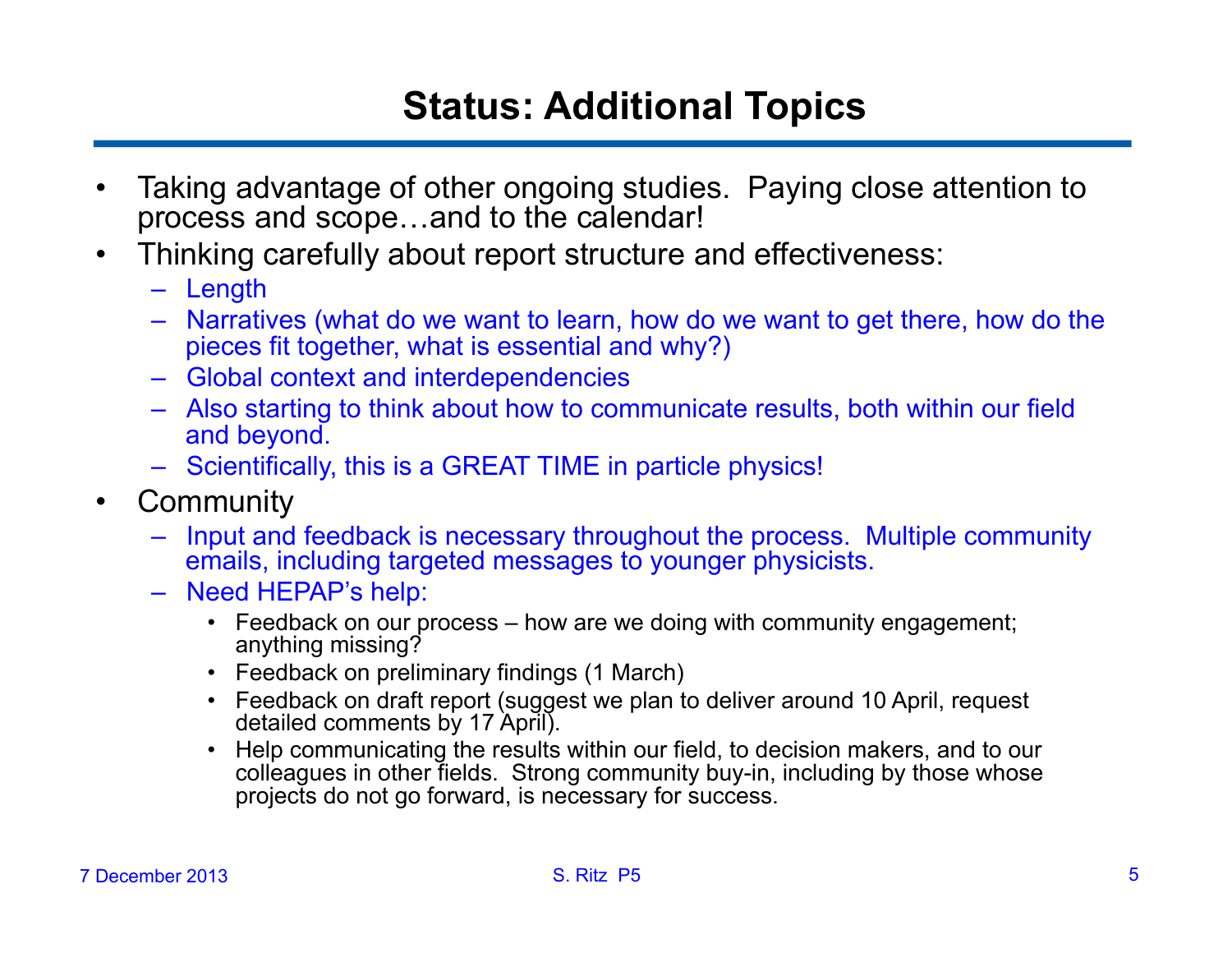### **Discussion**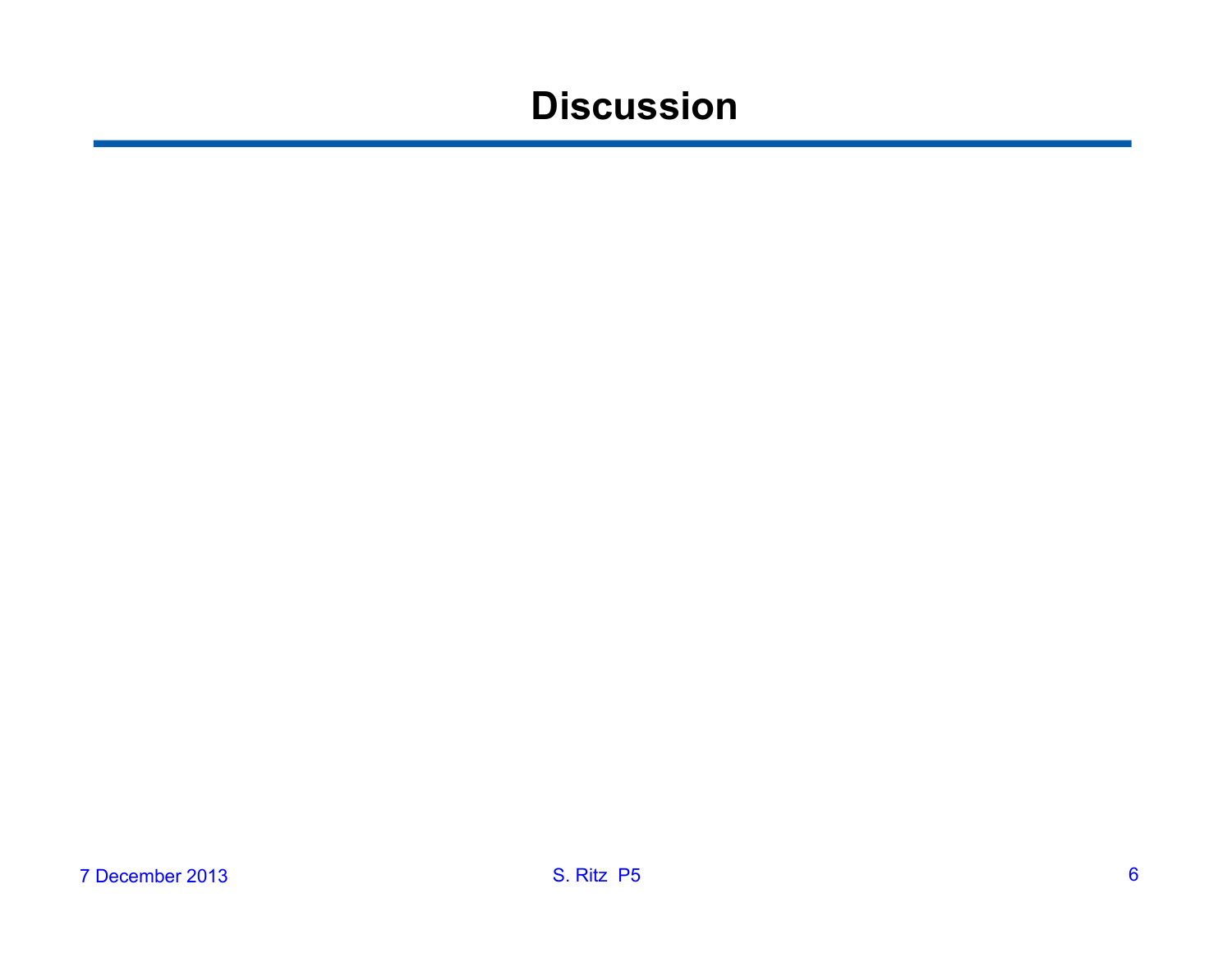#### **Additional Slides**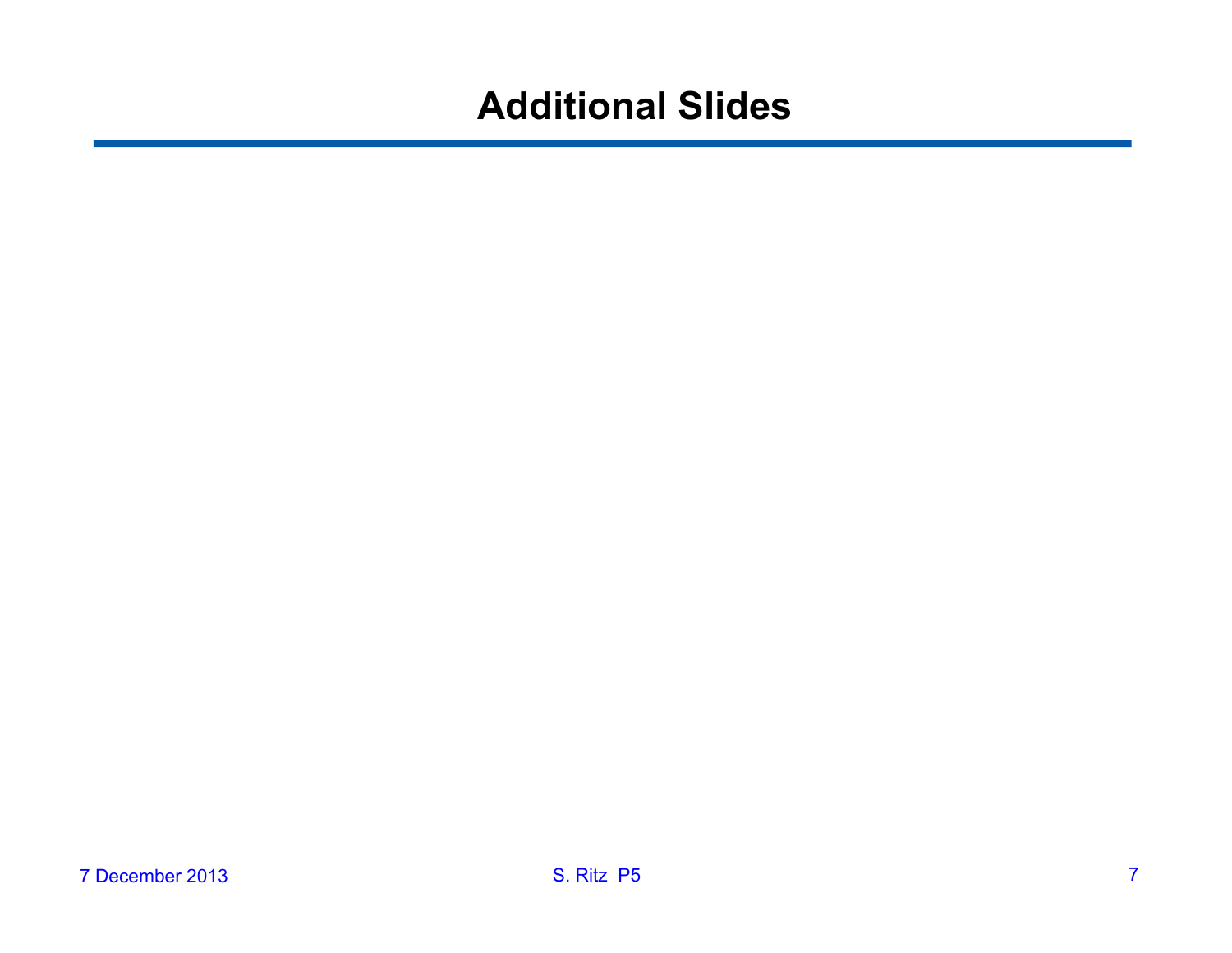#### **From September Presentation**

#### **Charge: Deliverables (2)**

- *"…examine the need to maintain a healthy and flexible domestic infrastructure so that the U.S. high energy physics program can deliver science results regularly throughout the coming decade."*
- *"…include an explicit discussion of the extent to which it is necessary to construct, maintain, and/or upgrade leading domestic HEP facilities in order to maintain a leadership position in this global scientific effort, while at the same time maintaining a healthy balance that preserves essential roles and contributions for national laboratories and universities and enables opportunities for global coordination of large initiatives."*

#### **Charge: Deliverables (3)**

- *"…articulate…the approximate overall level of support that is needed in the HEP core research and advanced technology R&D programs to achieve these opportunities in the various scenarios."*
- *"…provide a detailed perspective on whether and how the pursuit of possible major international partnerships (such as LHC upgrades, Japanese-hosted ILC, LBNE, etc.) might fit into the program…in each of the scenarios."*

| 5 September 2013 | S. Ritz P5       | 5 September 2013                                                                                                                                                                                                                                                                                                                                                                                                                                                                                                          | S. Ritz P5 | 5 |
|------------------|------------------|---------------------------------------------------------------------------------------------------------------------------------------------------------------------------------------------------------------------------------------------------------------------------------------------------------------------------------------------------------------------------------------------------------------------------------------------------------------------------------------------------------------------------|------------|---|
|                  |                  | <b>Charge: Deliverables (4)</b>                                                                                                                                                                                                                                                                                                                                                                                                                                                                                           |            |   |
|                  |                  | • "We would find it useful if your report can update the<br>discussion of the scientific questions that drive the field<br>also crisply articulate the value of basic research and the<br>broader impacts of high-energy physics on other<br>sciences and on society, including the impacts of training<br>of particle and accelerator physicists."<br>- "effective communication about the excitement, impact, and<br>vitality of high-energy physicswill be critical in making the case<br>for the new strategic plan." |            |   |
|                  |                  | - There are two supporting reports (broader science impacts and<br>broader technology impacts), currently under construction, which<br>will be helpful inputs to P5. See J. Siegrist presentation.                                                                                                                                                                                                                                                                                                                        |            |   |
|                  |                  | • Preliminary comments by 1 March 2014                                                                                                                                                                                                                                                                                                                                                                                                                                                                                    |            |   |
|                  |                  | • Final report by 1 May 2014                                                                                                                                                                                                                                                                                                                                                                                                                                                                                              |            |   |
|                  | 5 September 2013 | S. Ritz P5                                                                                                                                                                                                                                                                                                                                                                                                                                                                                                                | 6          |   |
| 7 December 2013  |                  | S.<br>Ritz P5                                                                                                                                                                                                                                                                                                                                                                                                                                                                                                             |            |   |